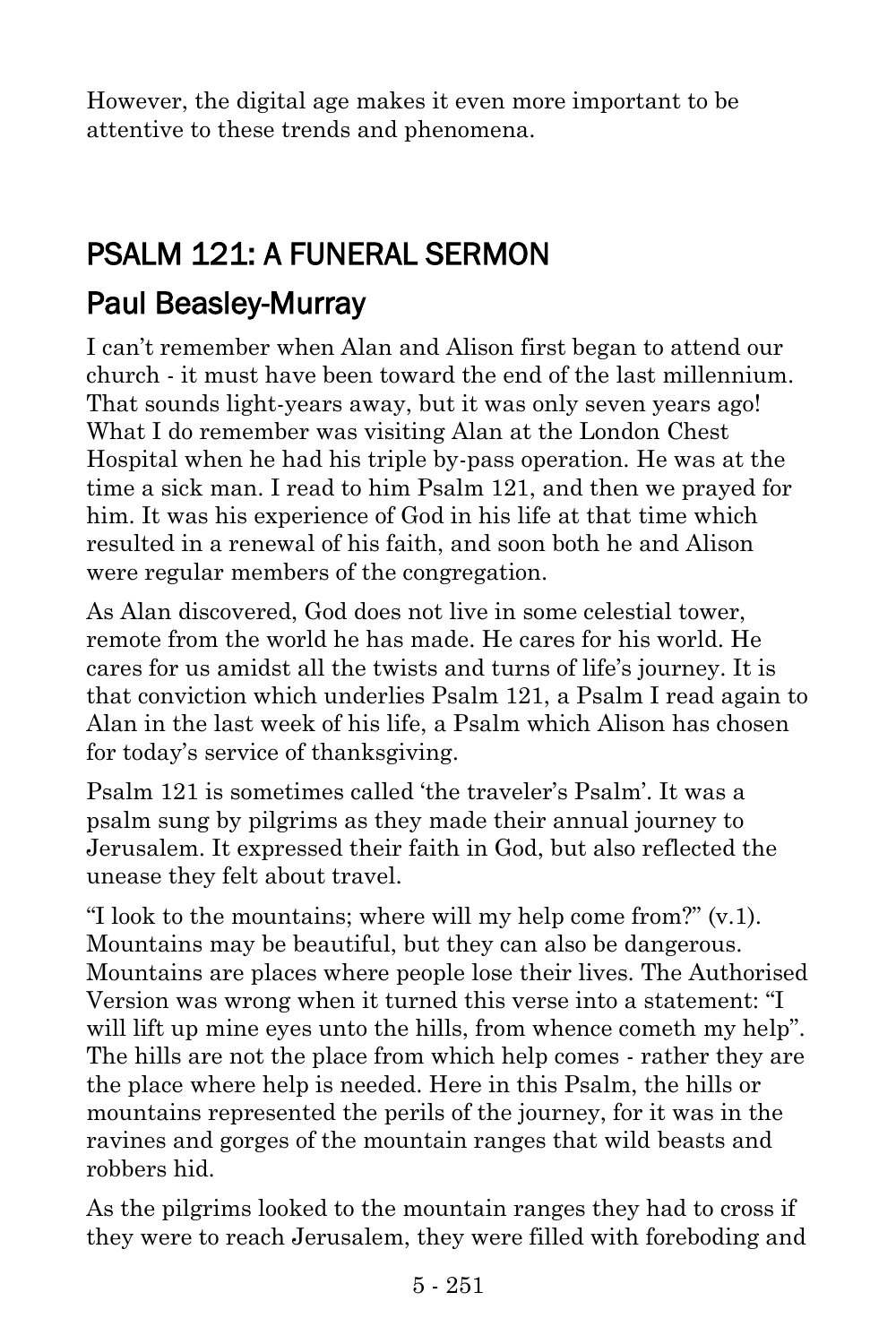wondered from where their help would come. It is in this situation that the Psalmist declares: "My help will come from the Lord, who made heaven and earth" (v.2).

What was true then, remains true today. As we go through the ups and downs, and twists and turns of life's journey, we travellers need to remember that God is there to help, if we will but let him. God doesn't force himself upon us, but he is there if we will but turn to him. God doesn't guarantee that difficulties will never occur, but he does promise that when trouble arises, he will be right there.

Some people have argued that religion is a crutch, only for the weak and the neurotic; it is only for the 'no-hopers' and the 'nocopers'. The strong can do without God, they say! But that is a nonsense. Just as it would be stupid to try to climb Everest without a rope and a pick-axe and all the other paraphernalia of climbing, so it would be stupid to try to live life without God's help. God is not just for the weak. He is there for us all, for the truth is that in our own strength all of us are weak; all of us need him if we are to rise to life's challenges.

When I was reading this Psalm to Alan in hospital, I highlighted verse 5, where the Palmist declares that the Lord "will neither slumber or sleep". God, I said, is the great insomniac. God is always awake; he never has forty winks; he is there on duty in the night hours, as well as during the day, keeping guard over us.

All nice comforting stuff, you may say, but is it true? Were the pilgrim people of God never attacked by robbers? God does not allow us to live in some kind of protective bubble. As many of the other Psalms demonstrate, the writer of Psalm 121 knew from his own experience that life can have its ups and downs. However, says the Psalmist, whatever experiences life may bring, the Lord is there to protect us in the way that really matters, for, "The Lord will keep you from all evil; he will keep your life" (v.7). "He will keep" us, not in the sense that we will not know suffering, but rather he will protect us from the evils that suffering all too easily brings: the evils of bitterness and of cynicism; the evils of complaining and of despairing. Alan knew that protection in full measure

The Psalmist ends with the statement: "The Lord will keep your going out and your coming in from this time on and forevermore"